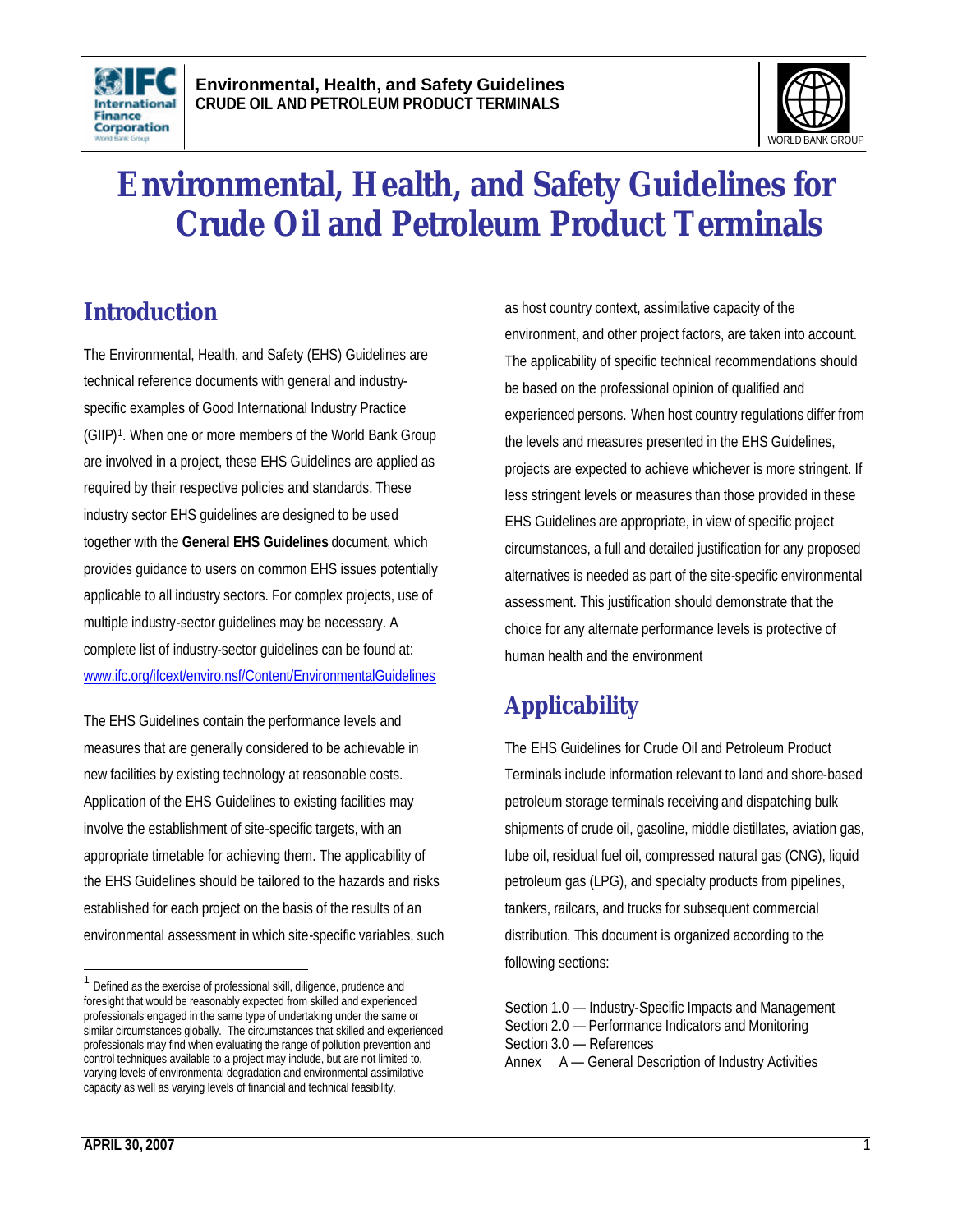



### **1.0 Industry-Specific Impacts and Management**

The following section provides a summary of EHS issues associated with crude oil and petroleum product terminals that occur during the operation phases of a facility, along with recommendations for their management. Additional recommendations for the management of environmental issues common to the construction and decommissioning phase of infrastructure and industrial facilities are provided in the **General EHS Guidelines.**

#### **1.1 Environment**

Environmental issues in this industry sector include the following:

- Air emissions
- **Wastewater**
- Hazardous materials and oil
- **Waste**

#### **Air Emissions**

Volatile organic compounds (VOCs) emitted during crude oil and petroleum product terminal storage activities have the potential to be significant from both an environmental and an economic perspective. Emissions of VOCs may result from evaporative losses during storage (typically referred to as "breathing, storage, or flash losses" <sup>2</sup> ), from operational activities such as filling, withdrawal, additive blending, and loading / unloading of transport links (referred to as "working losses"), and due to leaks from seals, flanges, and other types of equipment connections (known as "fugitive losses"). Additional emissions may occur from vapor combustion units and vapor recovery units. Recommendations to prevent and

control the emission of VOCs from storage and working losses which apply to most bulk fuel storage tanks, as well as aboveground piping and pump systems, include the following<sup>3,4</sup>:

- Maintaining stable tank pressure and vapor space by:
	- o Coordinating filling and withdrawal schedules, and implementing vapor balancing between tanks (a process whereby vapor displaced during filling activities is transferred to the vapor space of the tank being emptied or to other containment in preparation for vapor recovery);
	- o Reducing breathing losses by using white or other reflective color paints with low heat absorption properties on exteriors of storage tanks for lighter distillates (e.g. gasoline, ethanol, and methanol) or by insulating tanks. The potential for visual impacts from tank colors should be considered;
- Where vapor emissions contribute or result in ambient air quality levels in excess of health-based standards, installation of secondary emissions controls such as vapor condensing and recovery units, catalytic oxidizers, vapor combustion units, or gas adsorption media;
- Use of gasoline supply and return systems, vapor recovery hoses, and vapor tight trucks / railcars / vessels during loading and unloading of transport vehicles;
- Use of bottom loading truck / rail car filling systems;
- Establishing a procedure for periodic monitoring of fugitive emissions from pipes, valves, seals, tanks and other infrastructure components with vapor detection equipment, and with subsequent maintenance or replacement of components as needed. The procedure should specify the

<sup>&</sup>lt;sup>2</sup> Storage losses occur due to changes in temperature and pressure which cause vapor to be forced from the tank through vents and into the atmosphere.  $3$  The applicability may depend on the type of product stored, the storage system, and the significance of potential impacts to ambient air quality. 4 More detailed recommendations are provided in European Commission (EC): Integrated Pollution Prevention and Control Bureau: Reference Document on Best Available Techniques on Emissions from Storage, 2005.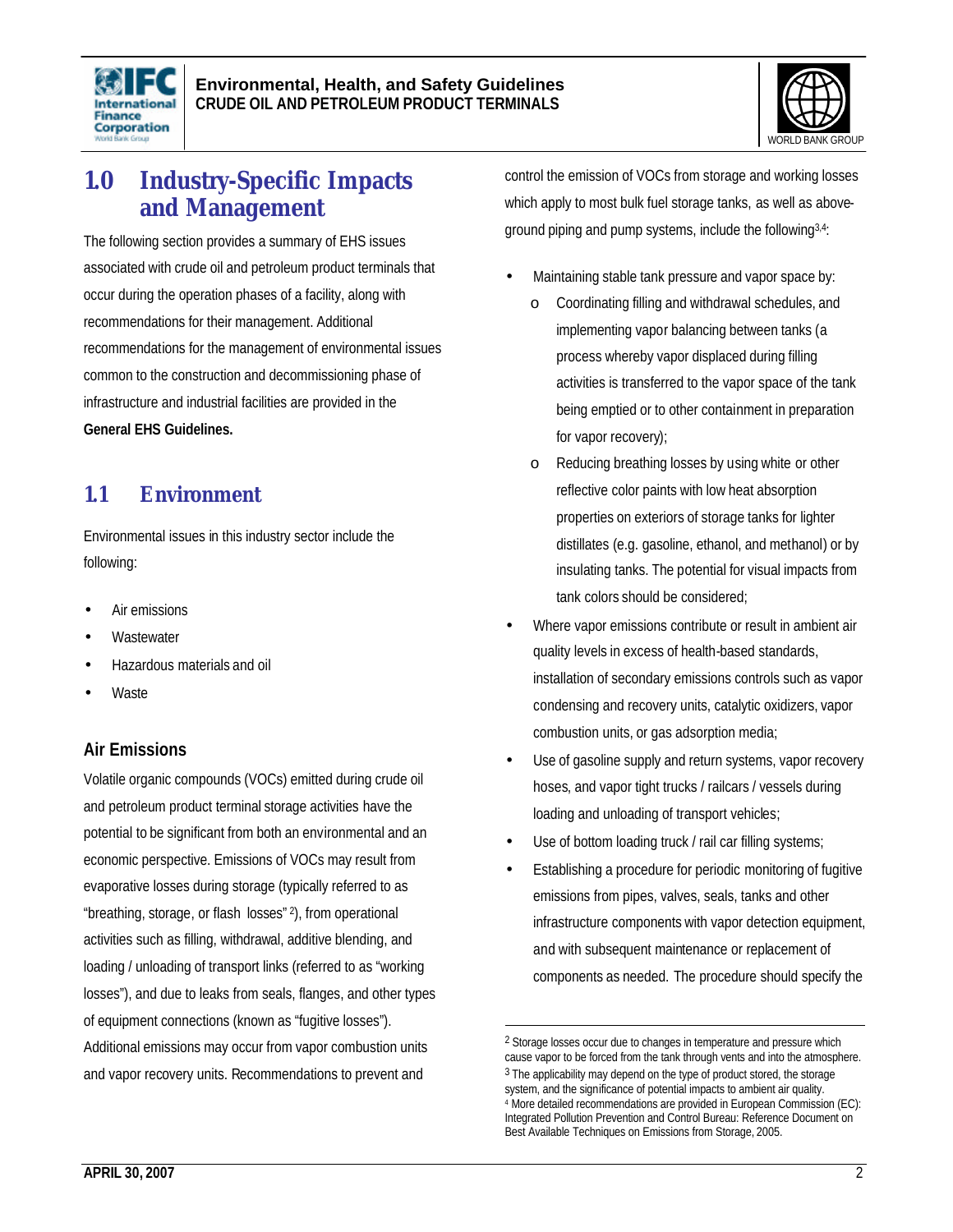

#### **Environmental, Health, and Safety Guidelines CRUDE OIL AND PETROLEUM PRODUCT TERMINALS**



monitoring frequency and locations, as well as the trigger levels for repairs.

#### *Fixed Roof Tanks*

- Based on the nature of materials being stored, minimizing storage and working losses through installation of internal floating roof and seals;<sup>5</sup>
- Further minimizing working losses during filling and emptying through vapor balancing and vapor recovery techniques<sup>6</sup> as described above;
- Maintaining the insulation of heavy fuel storage tanks (which is necessary together with a heating source to maintain fuel viscosity) in good condition in order to maintain the negligible levels of storage loss typically associated with this type of insulation.<sup>7</sup>
- Reducing the generation of dissolved gases by eliminating the pressure drop from the tank fill line.

#### *Floating Roof Tanks <sup>8</sup>*

- Installing decks, fittings, and rim seals according to design specifications of international standards to minimize evaporative losses.<sup>9</sup>
- Protecting rim seals from wind and weather damage and conducting regular maintenance;
- Consider the use of double seal systems for floating roof tanks where appropriate based on the nature of the material being stored, the size of the tank(s) in question, throughputs, location considerations, and meteorology. 10
- Using sleeves to eliminate emissions from slotted quide poles;
- Minimize losses from tank roof landing events by limiting the number and durations of such events. Use practices that minimize the impact of tank roof landing events, such as keeping legs on a low setting or restricting activities to evenings when temperatures are cooler and the potential for ozone formation is lower. Consider cone bottom drain dry floor designs which reduce potential emissions when a tank roof is landed.

#### *Variable Vapor Space Tanks*

• When feasible, upgrading tank systems with variable vapor space tanks. These tanks use expandable vapor reservoirs to account for changes to vapor volume resulting from temperature and pressure changes and can function as integrated components of vapor systems for fixed roof tanks. Examples of variable vapor space tanks are lifter roof tanks and flexible diaphragm tanks. These systems minimize VOC emissions from storage losses.<sup>11</sup>

#### *Pressurized tanks*

• Consistent with manufacturer's recommended pressure / vacuum settings, low-pressure tanks which can emit working losses during filling operations should be equipped with a pressure / vacuum vent that is set to minimize breathing loss from temperature or pressure changes. High-pressure storage tanks have next to no evaporative or working losses.<sup>12</sup>

<sup>5</sup> American Petroleum Institute (API) Standard 2610: Design, Construction, Operation, and Maintenance of Terminal and Tank Facilities (2005) <sup>6</sup> Vapor recovery units typically employ adsorption, absorption, membrane

separation, and / or condensation. EC (2005) <sup>7</sup> Environment Canada. Guide for Reporting to the National Pollutant Release Inventory, Appendix Six: Storage Tanks and their Evaporation Implications (2003)

<sup>&</sup>lt;sup>8</sup> Floating roof tanks emit VOCs through both storage and working losses. To minimize evaporative losses, both external and internal floating roof systems use decks, fittings, and rim seals to allow the roof to adjust in relation to the liquid level in the tank. Evaporative losses occur through the rim seal and deck fittings and residual liquid on the tank walls that is exposed during liquid withdrawal activities.

<sup>&</sup>lt;sup>9</sup> Examples include: API Standard 620: Design and Construction of Large, Welded, Low-pressure Storage Tanks (2002); API Standard 650: Welded Steel Tanks for Oil Storage (1998), and; European Union (EU) European Standard (EN) 12285-2:2005. Workshop fabricated steel tanks for the aboveground storage of flammable and non-flammable water polluting liquids (2005).

<sup>10</sup> API Standard 2610 (2005)

<sup>11</sup> Environment Canada (2003)

<sup>12</sup> Environment Canada (2003)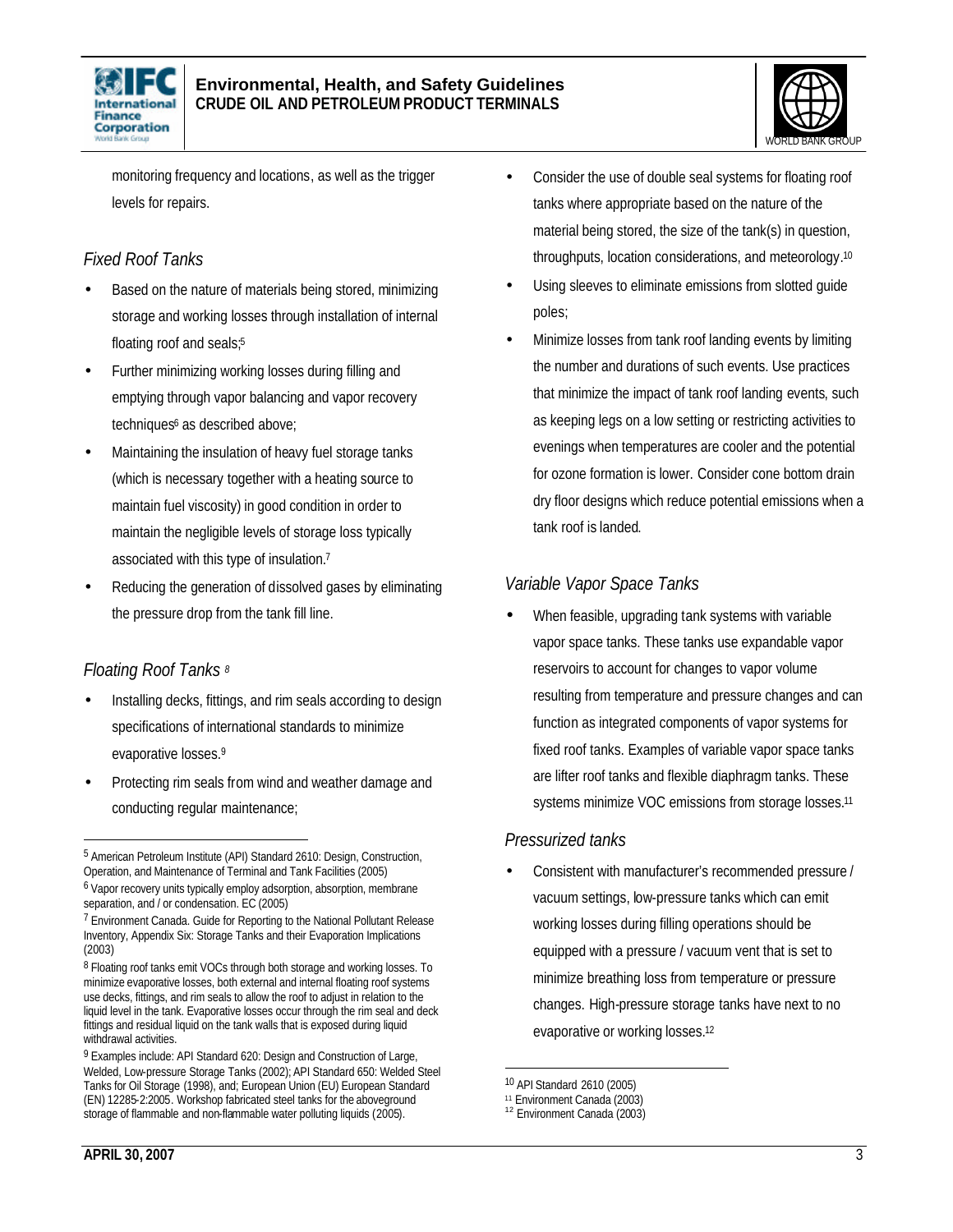



#### *Tank Cleaning*

- Tank cleaning and degassing can generate significant quantities of VOCs. Tank degassing vapors should be routed to an appropriate emissions control device. Other practices include restricting activities to a season when the potential for ozone formation is reduced or to a time of the day when the potential for ozone formation is less;
- Tanks should be periodically inspected internally, and establishing an inspection frequency based on the condition of the tank at the previous internal inspection (typically 10 years or less).<sup>13</sup>

#### **Wastewater**

Crude oil and petroleum product terminal effluent consists of sewage and process wastewater. Process wastewater consists mainly of tank bottom draining and contaminated stormwater runoff, including water from tank leaks and spills that collects in hydrocarbon contaminated secondary containment areas. Other possible sources of wastewater include oil contaminated water from washing tanker trucks and railcars, and wastewater from vapor recovery processes.<sup>14</sup>

Recommendations for the treatment of sewage are discussed in the **General EHS Guidelines**. Recommendations for the prevention and control of process wastewater effluents are discussed below.

#### *Stormwater*

Contaminated stormwater quality and volumes may depend on site-specific considerations including overall housekeeping and spill prevention practices, rainfall, and total runoff area. Measures to minimize generation of oil contaminated stormwater runoff primarily include:

- Application of effective spill prevention and control;
- Implementation of secondary containment procedures that avoid accidental or intentional releases of contaminated containment fluids;
- Installation of stormwater channels and collection ponds with subsequent treatment through oil / water separators. Oil / water separators should be properly selected, designed, operated, and maintained.

Further recommendations for the management of stormwater are discussed in the **General EHS Guidelines**.

#### *Tank Bottom Water*

Rainwater infiltration, condensation of moisture from tank vapor space, and water present in the product itself prior to delivery may all contribute to the presence of water inside product storage tanks. Water that separates and settles to the tank bottom should be periodically drained from the bottom of the tank, resulting in a liquid effluent of oily water. Measures to prevent the accumulation of tank bottom water include:<sup>15</sup>

- Regular maintenance to locate and repair / replace tank roof, seals, or other sources of water infiltration;
- Use of domes on floating roof tanks to reduce rainwater penetration;
- Use of meters ("sight glasses") to determine water content in tank, as well as vortex eliminators / barriers to minimize product release during draw off.

 $\overline{a}$ 

<sup>13</sup> See API Standard 653 (1995) for specific guidance on inspection frequency.

<sup>14</sup> API Standard 1612. Guidance Document for the Discharge of Petroleum Distribution Terminal Effluents to Publicly Owned Treatment Works (1996) 15 API Standard 2610 (2005)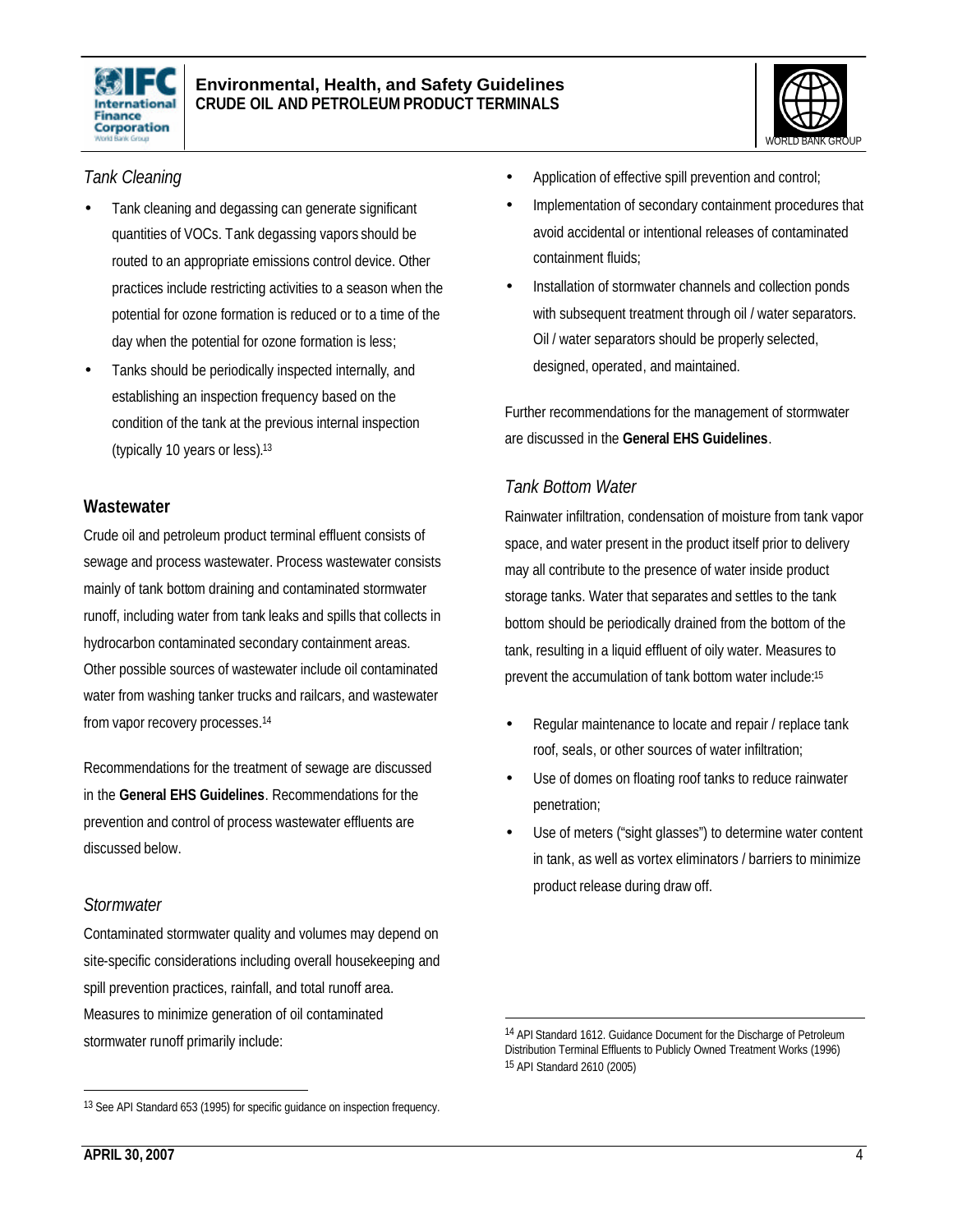



*Storm and Process Wastewater Treatment <sup>16</sup>* Depending on the type and quality of fuel product stored at the terminal, effluents from tank bottom water, stormwater, and other sources may contain separate phase and dissolved petroleum hydrocarbons such as benzene, tolulene, ethylbenzene, and xylene (BTEX) and oxygenates (e.g. MTBE). Wastewater may also contain metals and phenols, in addition to common wastewater contaminants including total suspended solids (TSS), and fecal coliforms.

As the major wastewater sources are tank bottom water and stormwater runoff, wastewater flows in this sector typically occur in batches, not lending themselves to on-site biological treatment. These types of effluents may need to be pre-treated via oil / water separators, with further on-site or off-site biological and chemical treatment and activated carbon systems,17 depending on the volume of contaminants present, and whether the facility is discharging the wastewater into a municipal system or directly to surface waters. Additional guidance on wastewater treatment, including sanitary sewage discharge, is provided in the **General EHS Guidelines**.

#### **Hazardous Materials and Oil**

The storage and transfer of liquid materials in crude oil and petroleum product terminals creates the potential for leaks or accidentally releases from tanks, pipes, hoses, and pumps during loading and unloading of products. The storage and transfer of these materials also poses a risk of fire and explosion due to the flammable and combustible nature of the materials stored. In addition to the recommendations for hazardous materials and oil management in the **General EHS** 

**Guidelines**, measures to manage these types of hazards include:

- Storage tanks and components should meet international standards for structural design integrity and operational performance to avoid catastrophic failures during normal operation and during exposure to natural hazards and to prevent fires and explosions.18 Applicable international standards typically include provisions for overfill protection, metering and flow control, fire protection (including flame arresting devises), and grounding (to prevent electrostatic charge).19 Overfill protection equipment include level gauges, alarms, and automatic cutoff systems. Other standard equipment include the use of "breakaway" hose connections in fuel dispensing equipment which provide emergency shutdown of flow should the fueling connection be broken through movement;<sup>20</sup>
- Storage tanks should have appropriate secondary containment21 as discussed in the **General EHS Guidelines**, including procedures for the management of containment systems. Secondary containment design needs depend on the type of tank, the nature and volume of the material(s) being stored, and site configuration, and includes:
	- o Depending on the size and location of the tanks, use of double bottom and double wall containment,

<sup>&</sup>lt;sup>16</sup> Further good practice for effluent treatment is available in API Standard 4602: Minimization, Handling, Treatment and Disposal of Petroleum Products Terminal Wastewater, 1994.

<sup>18</sup> Examples include API Standard 620; API Standard 650, and; European Standard (EN) 12285-2:2005.

<sup>19</sup> Examples of industry practice for loading and unloading of tankers includes the latest edition of the International Safety Guide for Oil Tankers and Terminals (ISGOTT) and API 2610 (2005).

<sup>20</sup> EC (2005)

<sup>&</sup>lt;sup>21</sup> Secondary containment may include a wide variety of structures such as earthen berms, dikes, concrete retaining walls, booms, spill diversion ponds, retention ponds, and trenches, among others. Examples of good practice in the construction and maintenance of secondary containment can be found in United States Environment Protection Agency (US EPA) Spill Prevention, Control and Countermeasure (SPCC) Requirements.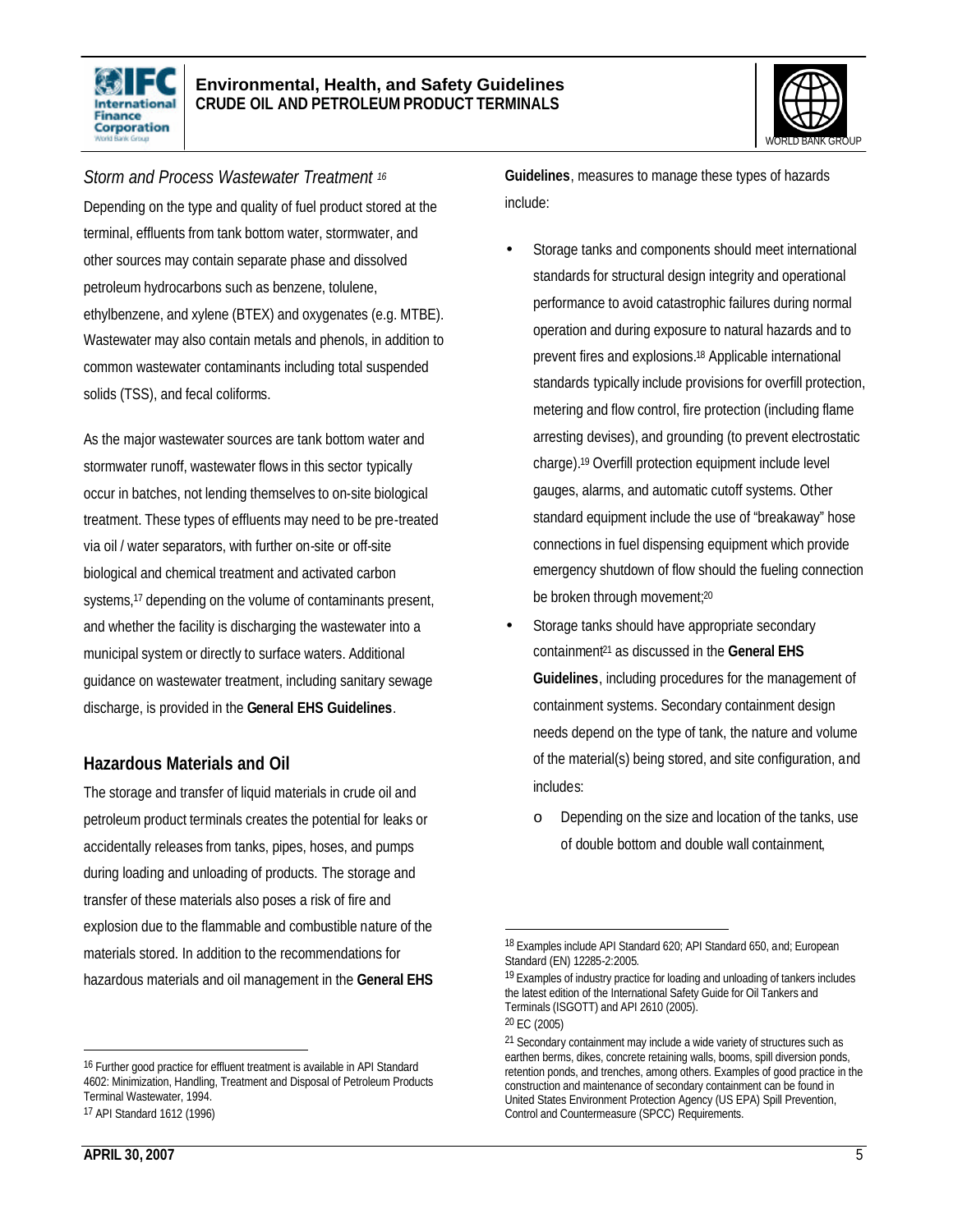



impervious linings underneath tanks, or internal tank liner<sub>s22</sub>

- o Installation of impervious asphalt or concrete surfaces with polyethylene sheeting underneath in areas of potential petroleum leaks and spills, including below gauges, pipes, and pumps,23 and below rail and truck loading / unloading areas
- o Secondary containment in rail and truck tanker loading areas should be appropriate for the size of the railcar or truck, level, curbed, sealed, and draining to a sump connected to a spill retention area. The spill retention area should also be equipped with an oil / water separator to allow the routine discharge of collected rainwater<sup>24</sup>
- Storage tanks and components (e.g. roofs and seals) should undergo periodic inspection for corrosion and structural integrity and be subject to regular maintenance and replacement of equipment (e.g. pipes, seals, connectors, and valves); 25
- Loading / unloading activities should be conducted by properly trained personnel according to pre-established formal procedures to prevent accidental releases and fire / explosion hazards. Procedures should include all aspects of the delivery or loading operation from arrival to departure, including wheel blocking to avoid vehicle movement, connection of grounding systems, verification of proper hose connection and disconnection, adherence to no-smoking and no-naked light policies for visiting drivers;
- For unloading / loading activities involving marine vessels and terminals, preparing and implementing spill prevention procedures for tanker loading and off-loading according to applicable international standards and guidelines which specifically address advance communications and planning with the receiving terminal;<sup>26</sup>
- Facilities should develop a spill prevention and control plan that addresses significant scenarios and magnitudes of releases. The plan should be supported by the necessary resources and training. Adequate spill response equipment should be conveniently available to address the most likely types of spills. Spill cleanup materials should be managed as discussed below;
- Where appropriate, spill control and response plans should be developed in coordination with the relevant local regulatory agencies;27, <sup>28</sup>
- Above Ground Storage Tanks (ASTs) should be located in a secure area, protected from potential collisions by vehicles, vandalism, and other hazards. Additional guidance on ASTs is presented in the **General EHS Guidelines**.

#### **Waste Management**

Wastes generated at terminals may include tank bottom sludge, which must be periodically removed to maintain product quality or tank storage capacity, as well as spill cleanup materials and soils contaminated with oil. Typically, sludge is composed of water, residual product, and various solids including sand,

28 EC (2005)

 22 EC (2005)

<sup>23</sup> US EPA. SPCC Requirements.

<sup>24</sup> API Standard 2610 (2005).

<sup>&</sup>lt;sup>25</sup> Several methods exist for inspecting tanks. Visual inspection may reveal cracks and leaks in tanks. X-ray or ultrasonic analysis can be used to measure wall thickness and pinpoint crack locations. Hydrostatic testing may indicate leaks caused by pressure, while a combination of magnetic flux eddy current and ultrasonic analysis can be used to detect pitting. An example of good

 practice includes API Standard 653: Tank Inspection, Repair, Alteration, and Reconstruction (1995).

<sup>26</sup> API Standard 2610 (2005). For details about basic precautions, including those related to fire safety, refer to the latest version of ISGOTT, which includes a Ship / Shore Safety Checklist for overall safety and spill prevention. <sup>27</sup> For relevant components for spill response and planning, see US EPA Code of Federal Regulations (CFR) 40 CFR Part 112: Oil Pollution Prevention and Response (2002).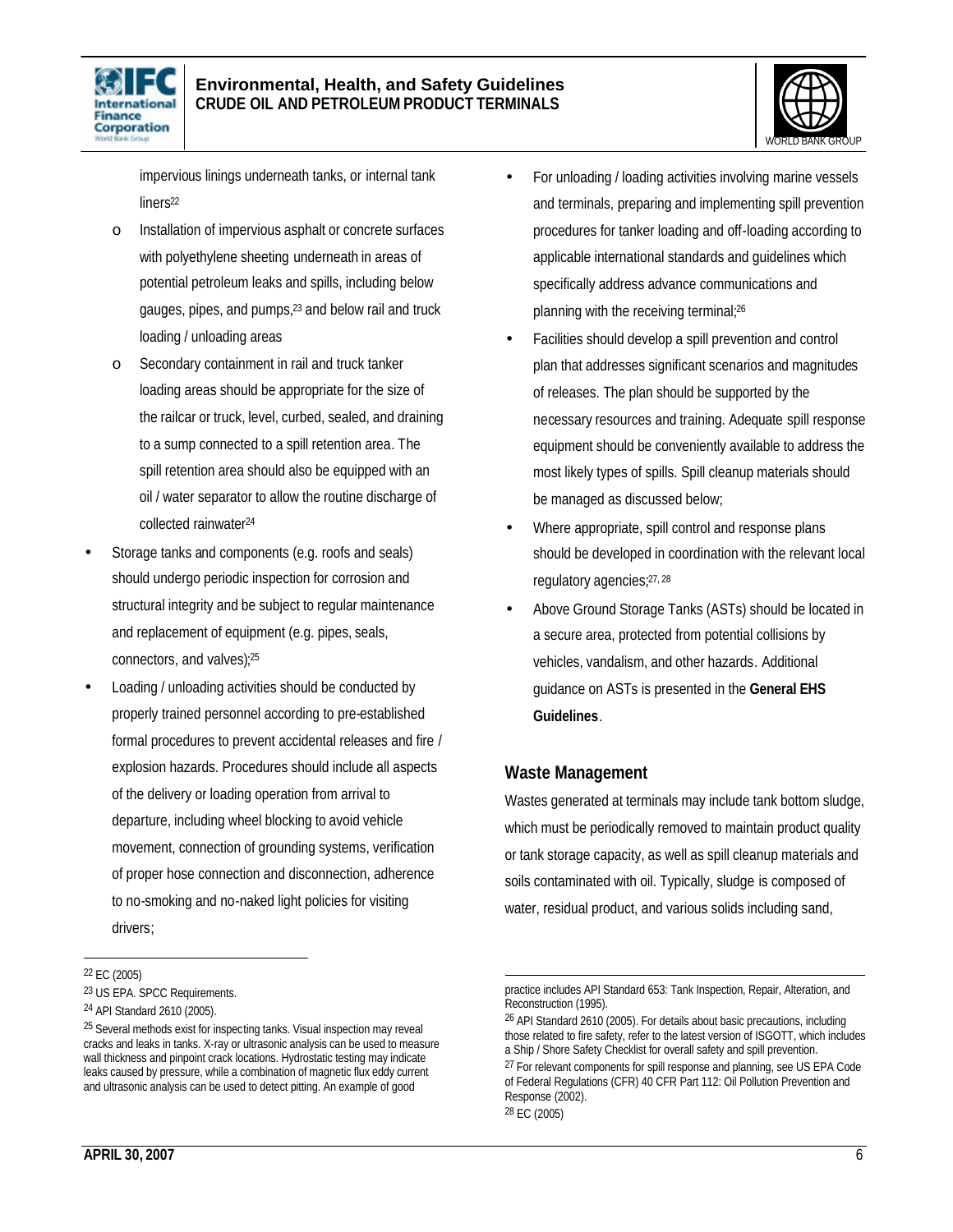

#### **Environmental, Health, and Safety Guidelines CRUDE OIL AND PETROLEUM PRODUCT TERMINALS**



scale, and rust.29 Tank sludge and spill cleanup materials should be managed via re-processing for product recovery or as a waste at a facility licensed to handle this type of material in an environmentally sound manner. Small quantities of oil contaminated soils should be managed via land treatment or as a waste at a facility licensed to handle this type of material. Larger quantities of affected soils and other environmental media, including sediment and groundwater, may require management according to guidance applicable to contaminated land provided in the **General EHS Guidelines**.

#### *Site Upgrade and Decommissioning*

Contaminated soils and water may be encountered around fuel dispensers, piping, and tanks during excavation for repairs, upgrades or decommissioning. Depending on the type and concentration of contaminants present, small quantities of soils or liquids may need to be managed as a hazardous waste as described in the **General EHS Guidelines**. Larger quantities of affected soils and other environmental media, including sediment and groundwater, may require management according to guidance applicable to contaminated land provided in the **General EHS Guidelines**.

Terminals should have formal procedures to address and manage the planned or unplanned discovery of site upgrade and decommissioning waste, as well as to address the discovery of more extensive evidence of environmental contamination.<sup>30</sup>

Removal operations of any tanks and connected piping should include the following procedures:

- Residual fuel should be removed from the tank and all associated pipes and managed as a hazardous waste;
- Before commencing tank removal operations the tanks should be inerted so as to remove the risk of explosion. Proven inerting methods include hydrophobic foam fill, nitrogen foam fill, nitrogen gas purging, water fill, dry ice, combustion of gas, and cleaning-degassing;
- All vent pipes and risers associated with the tank should be dismantled and / or capped-off and clearly labeled;
- Tank dismantling should be carried out off-site, if the facility is currently used to store fuel and there is not sufficient space to carry out the dismantling work safely;
- If tanks and piping are left in situ, recommended closure methods should include cleaning and removing contents, inerting, and filling with sand and cement slurry, hydrophobic foams, or foamed concrete.

### **1.2 Occupational Health and Safety**

Occupational health and safety issues associated with crude oil and petroleum product terminals primarily include the following:

- Chemical hazards
- Fire and explosions
- Confined spaces

#### **Chemicals Hazards**

Occupational exposures may be most likely related to the dermal contact with fuels and inhalation of fuel vapors during fuel loading and unloading. Exposure should be prevented through the implementation of occupational health and safety management programs and measures described in the **General EHS Guidelines** as applicable to hazardous materials management and chemical occupational health and safety hazards.

<sup>29</sup> US EPA Emergency Planning and Community Right-to-Know Act (EPCRA) Section 313. Industry Guidance: Petroleum Terminals and Bulk Storage Facilities (2000).

<sup>30</sup> Host country regulations may require specific approaches to screening of soils during excavation as well as further assessment of contaminated media in retail petroleum sites (for examples see CETESB regulations in the State of Sao Paulo, Brazil).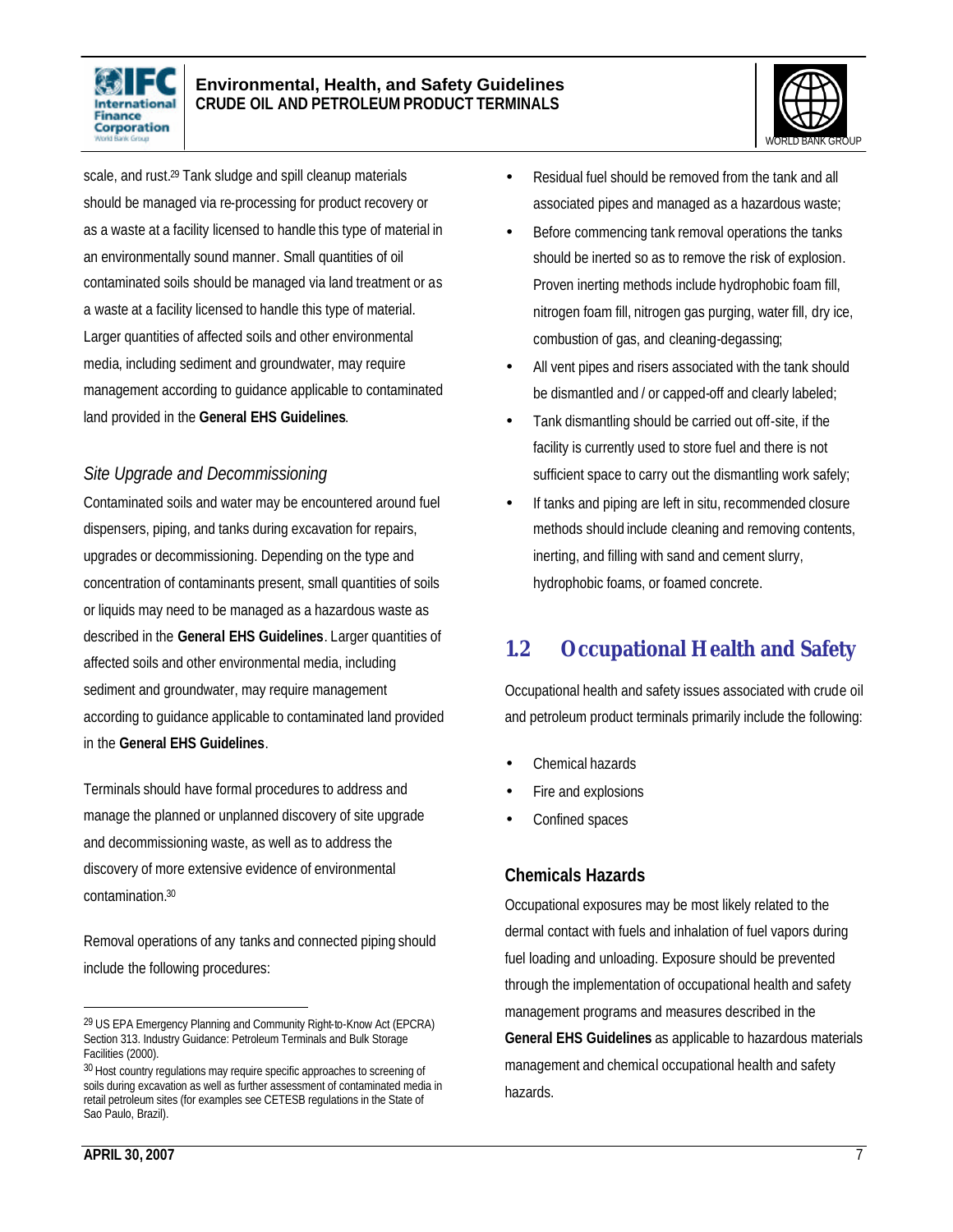



#### **Fire and Explosions**

Fire and explosion hazards at crude oil and petroleum product terminals may result from the presence of combustible gases and liquids, oxygen, and ignition sources during loading and unloading activities, and / or leaks and spills of flammable products. Possible ignition sources include sparks associated with the buildup of static electricity<sup>31</sup>, lightning, and open flames.32 In addition to recommendations for hazardous materials and oil management, and emergency preparedness and response provided in the **General EHS Guidelines**, the following measures are specific to terminal facilities:

- Crude oil and petroleum product terminals storage facilities should be designed, constructed, and operated according to international standards<sup>33</sup> for the prevention and control of fire and explosion hazards, including provisions for distances between tanks in the facility and between the facility and adjacent buildings, provision of additional cooling water capacity for adjacent tanks, or other riskbased management approaches; 34
- Implementing safety procedures for loading and unloading of product to transport systems (e.g. rail and tanker trucks,

and vessels35), including use of fail safe control valves and emergency shutdown equipment;

- Prevention of potential ignition sources such as:
	- o Proper grounding to avoid static electricity buildup and lightning hazards (including formal procedures for the use and maintenance of grounding connections)<sup>36</sup>
	- o Use of intrinsically safe electrical installations and non-sparking tools<sup>37</sup>
	- o Implementation of permit systems and formal procedures for conducting any hot work during maintenance activities,<sup>38</sup> including proper tank cleaning and venting
- Preparation of a fire response plan supported by the necessary resources and training, including training in the use of fire suppression equipment and evacuation. Procedures may include coordination activities with local authorities or neighboring facilities. Further recommendations for emergency preparedness and response are addressed in the **General EHS Guidelines**;
- Facilities should be properly equipped with fire suppression equipment that meets internationally recognized technical specifications for the type and amount of flammable and combustible materials stored at the facility.39 Examples of fire suppression equipment include mobile / portable equipment such as fire extinguishers, and specialized vehicles, as well as

 $\overline{a}$ <sup>31</sup> Static electricity may be generated by liquids moving in contact with other materials, including pipes and fuel tanks during loading and unloading of product. In addition, water mist and steam generated during tank and equipment cleaning can be come electrically charged, in particular with the presence of chemical cleaning agents.

<sup>32</sup> A number of products stored at terminal facilities are listed as "accumulator oils" including natural gasolines, kerosenes, white spirits, motor and aviation gasolines, jet fuels, naphthas, heating oils, clean diesel oils, and lubricating oils. Accumulator oils take longer to dissipate electric charges and hence represent a higher risk of ignition from static electricity.

<sup>33</sup> An example of good practice includes the US National Fire Protection Association (NFPA) Code 30: Flammable and Combustible Liquids. Further guidance to minimize exposure to static electricity and lightening is available in API Recommended Practice 2003: Protection Against Ignitions Arising Out of Static, Lightning, and Stray Currents (1998).

<sup>34</sup> Safety distances also can be derived from industry and trade association standards, insurance providers, and specific safety analyses.

<sup>35</sup> For an example refer to the latest edition of the International Safety Guide for Oil Tankers and Terminals (ISGOTT).

<sup>36</sup> For an example refer to the latest edition of ISGOTT.

<sup>37</sup> For an example refer to the latest edition of ISGOTT.

<sup>38</sup> Control of ignition sources is especially relevant in areas of potential flammable vapor-air mixtures such as within vapor space of tanks, within vapor space of rail / truck tankers during loading / unloading, near vapor disposal / recovery systems, near discharge vents of atmospheric tanks, in proximity to a leak or spill.

<sup>39</sup> Such as the US National Fire Protection Association (NFPA) or other equivalent standards.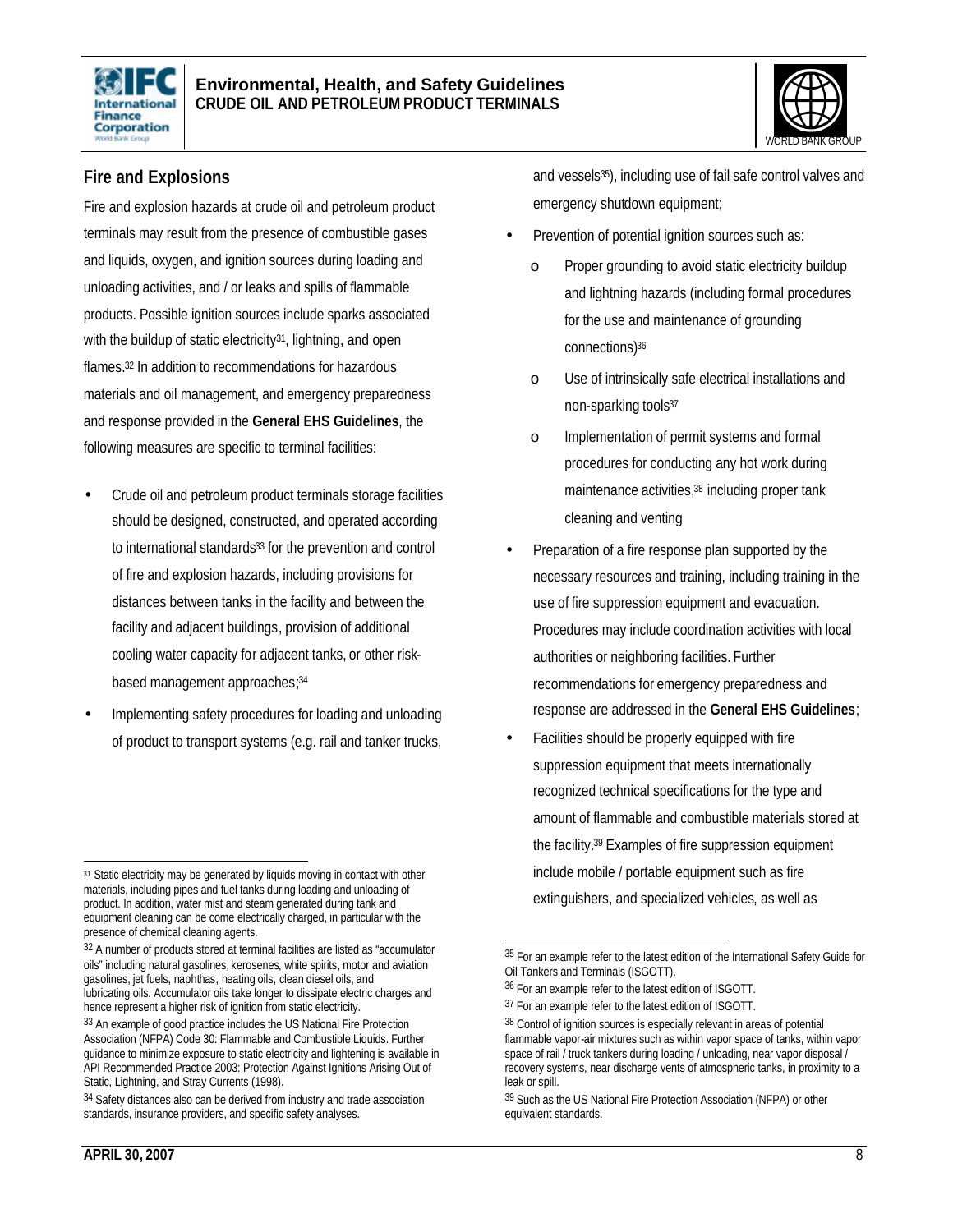



automatic or manually operated fixed fire suppression systems.<sup>40</sup>

#### **Confined Spaces**

Confined space hazards, as in any other industry sector, can, in the worse case scenario, potentially lead to fatalities if not properly managed. Confined space entry by workers and the potential for accidents may vary among terminal facilities depending on design, on-site equipment, and infrastructure. Confined spaces in crude oil and petroleum product terminals may include storage tanks, some secondary containment areas, and stormwater / wastewater management infrastructure. Facilities should develop and implement confined space entry procedures as described in the **General EHS Guidelines**. 41

### **1.3 Community Health and Safety**

Community health and safety issues associated with the operation of terminal facilities may include potential public exposure to spills, fires, and explosions although the probability of large magnitude events directly associated with storage operations in well designed and managed facilities is usually low. Facilities should prepare an emergency preparedness and response plan that considers the role of communities and community infrastructure as appropriate. Additional information on the elements of emergency plans is provided in the **General EHS Guidelines.** 

The likelihood of community exposure to chemical hazards may be greater during road, rail, or water transport activities associated with fuel delivery and distribution. Risk management strategies associated with the transport of hazardous materials by road are presented in the **General EHS Guidelines** (refer

specifically to the sections on "Hazardous Materials Management" and "Traffic Safety"). Guidance applicable to transport by rail is provided **EHS Guidelines for Railways** while transport by sea is covered in the **EHS Guidelines for Shipping.**

#### **Visual Impacts**

One of the most significant visual changes attributable to crude oil and petroleum product terminals is the size of bulk storage tanks. Visual impacts should be prevented during the planning process for new facilities or managed during operations through the installation of natural visual barriers such as vegetation. The location and color of bulk storage facilities also should be selected with consideration of visual impacts.

### **2.0 Performance Indicators and Monitoring**

### **2.1 Environment**

#### **Emission and Effluent Guidelines**

VOC emissions from terminal facilities should be controlled through the application of techniques described in Section 1.1 of these Guidelines. Stormwater runoff should be treated through an oil/water separation system able to achieve oil & grease concentration of 10 mg/L. Process effluent discharge quality should be established on a site-specific basis, taking into account the characteristics of the effluent of the receiving water use.

<sup>40</sup> API Standard 2610 (2005).

 $\overline{a}$ <sup>41</sup> Industry specific guidance for safe entry during tank cleaning and maintenance is provided in API Standard 2015: Safe Entry and Cleaning Petroleum Storage Tanks (2001), and the latest edition of ISGOTT.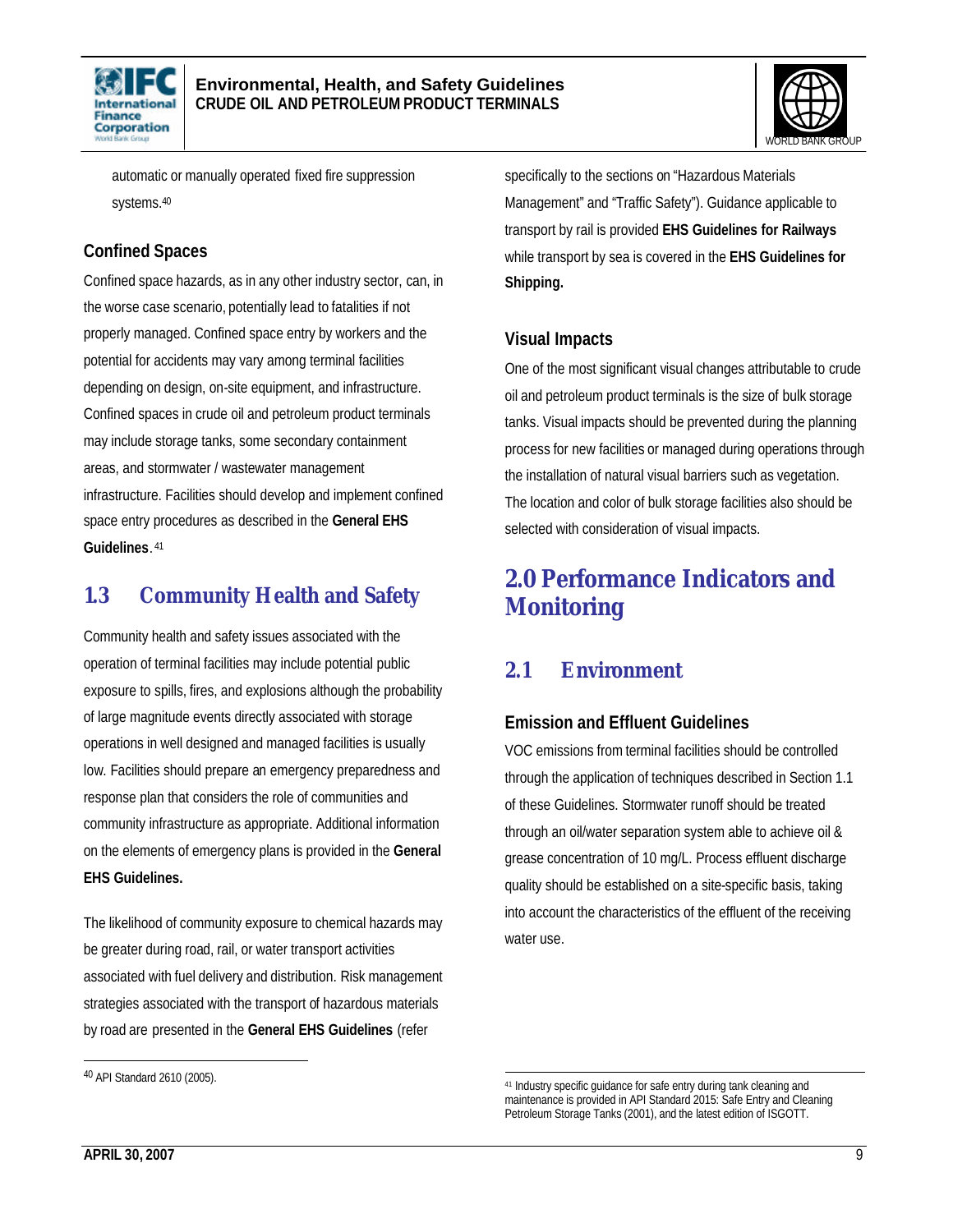



#### **Environmental Monitoring**

Environmental monitoring programs for this sector should be implemented to address all activities that have been identified to have potentially significant impacts on the environment, during normal operations and upset conditions. Environmental monitoring activities should be based on direct or indirect indicators of emissions, effluents, and resource use applicable to the particular project. Monitoring frequency should be sufficient to provide representative data for the parameter being monitored. Monitoring should be conducted by trained individuals following monitoring and record-keeping procedures and using properly calibrated and maintained equipment. Monitoring data should be analyzed and reviewed at regular intervals and compared with the operating standards so that any necessary corrective actions can be taken. Additional guidance on applicable sampling and analytical methods for emissions and effluents is provided in the **General EHS Guidelines**.

### **2.1 Occupational Health and Safety**

#### **Occupational Health and Safety Guidelines**

Occupational health and safety performance should be evaluated against internationally published exposure guidelines, of which examples include the Threshold Limit Value (TLV®) occupational exposure guidelines and Biological Exposure Indices (BEIs®) published by American Conference of Governmental Industrial Hygienists (ACGIH), <sup>42</sup> the Pocket Guide to Chemical Hazards published by the United States National Institute for Occupational Health and Safety (NIOSH),43 Permissible Exposure Limits (PELs) published by the Occupational Safety and Health Administration of the

United States (OSHA),<sup>44</sup> Indicative Occupational Exposure Limit Values published by European Union member states,45 or other similar sources.

#### **Accident and Fatality Rates**

Projects should try to reduce the number of accidents among project workers (whether directly employed or subcontracted) to a rate of zero, especially accidents that could result in lost work time, different levels of disability, or even fatalities. Facility rates may be benchmarked against the performance of facilities in this sector in developed countries through consultation with published sources (e.g. US Bureau of Labor Statistics and UK Health and Safety Executive)<sup>46</sup>.

#### **Occupational Health and Safety Monitoring**

The working environment should be occupational hazards relevant to the specific project. Monitoring should be designed and implemented by accredited professionals<sup>47</sup> as part of an occupational health and safety monitoring program. Facilities should also maintain a record of occupational accidents and diseases and dangerous occurrences and accidents. Additional guidance on occupational health and safety monitoring programs is provided in the **General EHS Guidelines**.

 $\overline{a}$ 42 Available at: http://www.acqih.org/TLV/ and http://www.acgih.org/store/

<sup>43</sup> Available at: http://www.cdc.gov/niosh/npg/

<sup>44</sup> Available at:

http://www.osha.gov/pls/oshaweb/owadisp.show\_document?p\_table=STANDA RDS&p\_id=9992

<sup>45</sup> Available at: http://europe.osha.eu.int/good\_practice/risks/ds/oel/

<sup>46</sup> Available at: http://www.bls.gov/iif/ and

http://www.hse.gov.uk/statistics/index.htm

<sup>47</sup> Accredited professionals may include Certified Industrial Hygienists, Registered Occupational Hygienists, or Certified Safety Professionals or their equivalent.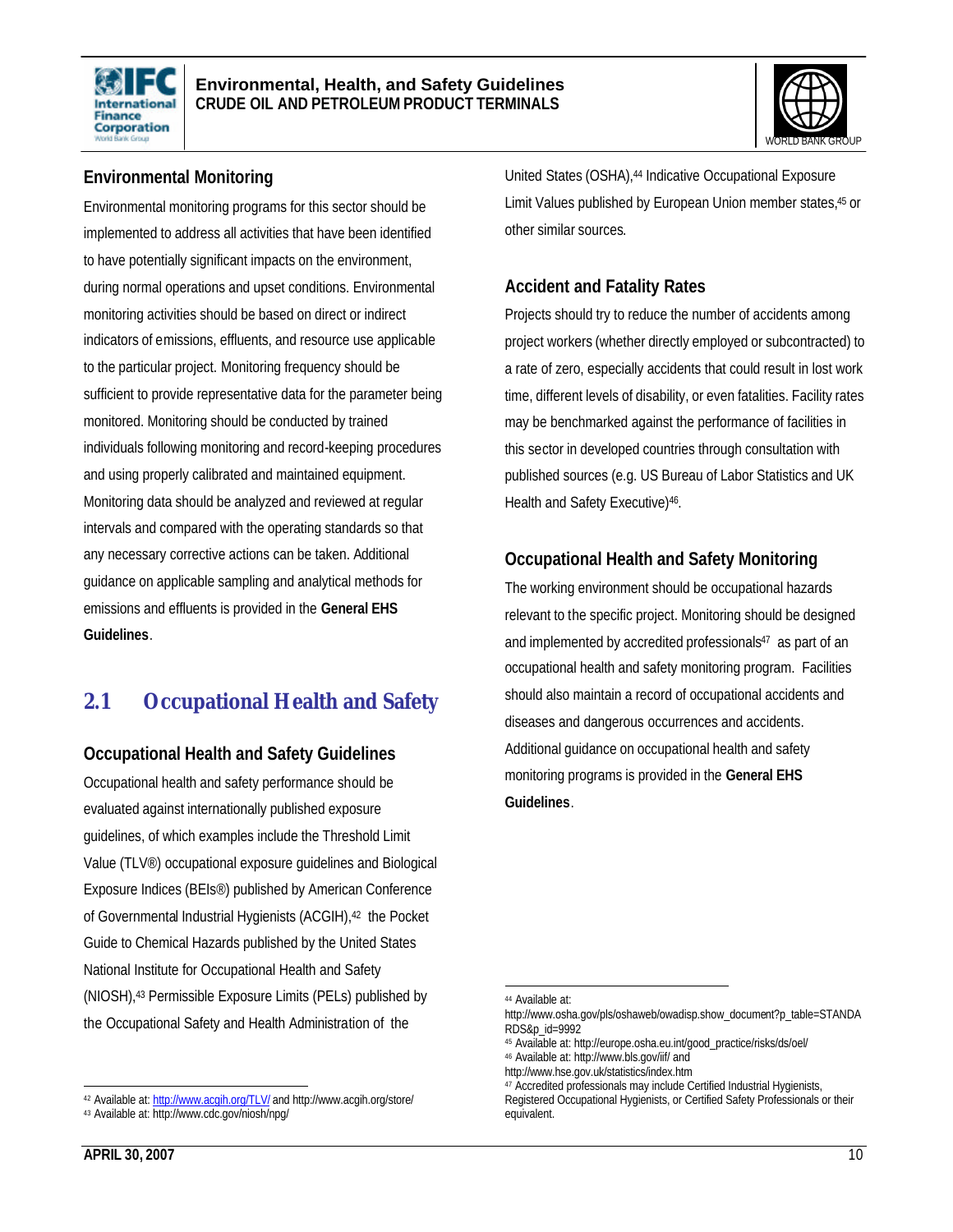



# **3.0 References and Additional Sources**

American Petroleum Institute (API) Recommended Practice 2003. Protection Against Ignitions Arising out of Static, Lightning, and Stray Currents. Washington, DC: API (1998).

API. 2005. Standard 2610: Design, Construction, Operation, and Maintenance of Terminal and Tank Facilities. Washington, DC: API.

API. 2002. Standard 620: Design and Construction of Large, Welded, Lowpressure Storage Tanks. Washington, DC: API.

API. 2001. Publication 1612: Guidance Document for the Discharge of Petroleum Distribution Terminal Effluents to Publicly Owned Treatment Works (1996). Washington, DC: API.

API. Standard 2015: Safe Entry and Cleaning Petroleum Storage Tanks. Washington, DC: API.

API. 1998. Standard 650: Welded Steel Tanks for Oil Storage. Washington, DC: API.

API. 2001. Standard 653: Tank Inspection, Repair, Alteration, and Reconstruction. Washington, DC: API.

API. 1994. Standard 4602: Minimization, Handling, Treatment and Disposal of Petroleum Products Terminal Wastewater. Washington, DC: API.

Environment Canada, 2003. Guide for Reporting to the National Pollutant Release Inventory. Appendix 6: Storage Tanks and their Evaporation Implications. Gatineau, QC: Environment Canada.

European Commission (EC). 2005. Integrated Pollution Prevention and Control Bureau: Reference Document on Best Available Techniques on Emissions from Storage.

European Commission. 1996. Integrated Pollution Prevention and Control (IPPC). EU Council Directive 96/61/EC. Available at http://eurlex.europa.eu/LexUriServ/LexUriServ.do?uri=CELEX:31996L0061:EN:HTML

European Commission. 1996. Seveso II Directive - Prevention, Preparedness and Response. EU Council Directive 96/82/EC. Available at http://ec.europa.eu/environment/docum/01624\_en.htm

European Union (EU). 2005. European Standard (EN) 12285-2:2005. Workshop fabricated steel tanks - Part 2: Horizontal cylindrical single skin and double skin tanks for the aboveground storage of flammable and nonflammable water polluting liquids.

European Union. 1994. European Parliament and Council Directive 94/63/EC of 20 December 1994 on the control of volatile organic compound (VOC) emissions resulting from the storage of petrol and its distribution from terminals to service stations. Available at http://eurlex.europa.eu/LexUriServ/LexUriServ.do?uri=CELEX:31994L0063:EN:HTML

International Safety Guide for Oil Tankers and Terminals (ISCOTT). 2006. London: Witherbys Publishing.

US EPA. 2002. Code of Federal Regulations. 40 CFR Part 112. Oil Pollution Prevention and Response; Non-Transportation-Related Onshore and Offshore Facilities. Available at http://www.epa.gov/oilspill/pdfs/0703\_40cfr112.pdf

US EPA Emergency Planning and Community Right-to-Know Act (EPCRA) Section 313. Industry Guidance: Petroleum Terminals and Bulk Storage Facilities (2000). Washington, DC: US EPA. Available at http://epa.gov/tri/guide\_docs/2000/00petro4.pdf

US EPA. 2000. Industrial Guidance, Petroleum Terminals and Bulk Storage Facilities. Washington, DC: US EPA.

US EPA. 2002. 40 CFR 112. Oil Pollution Prevention and Response; Non-Transportation-Related Onshore and Offshore Facilities. Washington, DC: US EPA. Available at http://www.epa.gov/earth1r6/6sf/sfsites/oil/bulk.htm

US EPA. AP 42, Fifth Edition, Compilation of Air Pollutant Emission Factors, Volume 1: Stationary Point and Area Sources. Washington, DC: US EPA.

US EPA. 1995. APR 42, Fifth Edition, Chapter 7, Liquid Storage Tanks. Washington, DC: US EPA.

US National Fire Protection Association (NFPA). Code 30: Flammable and Combustible Liquids.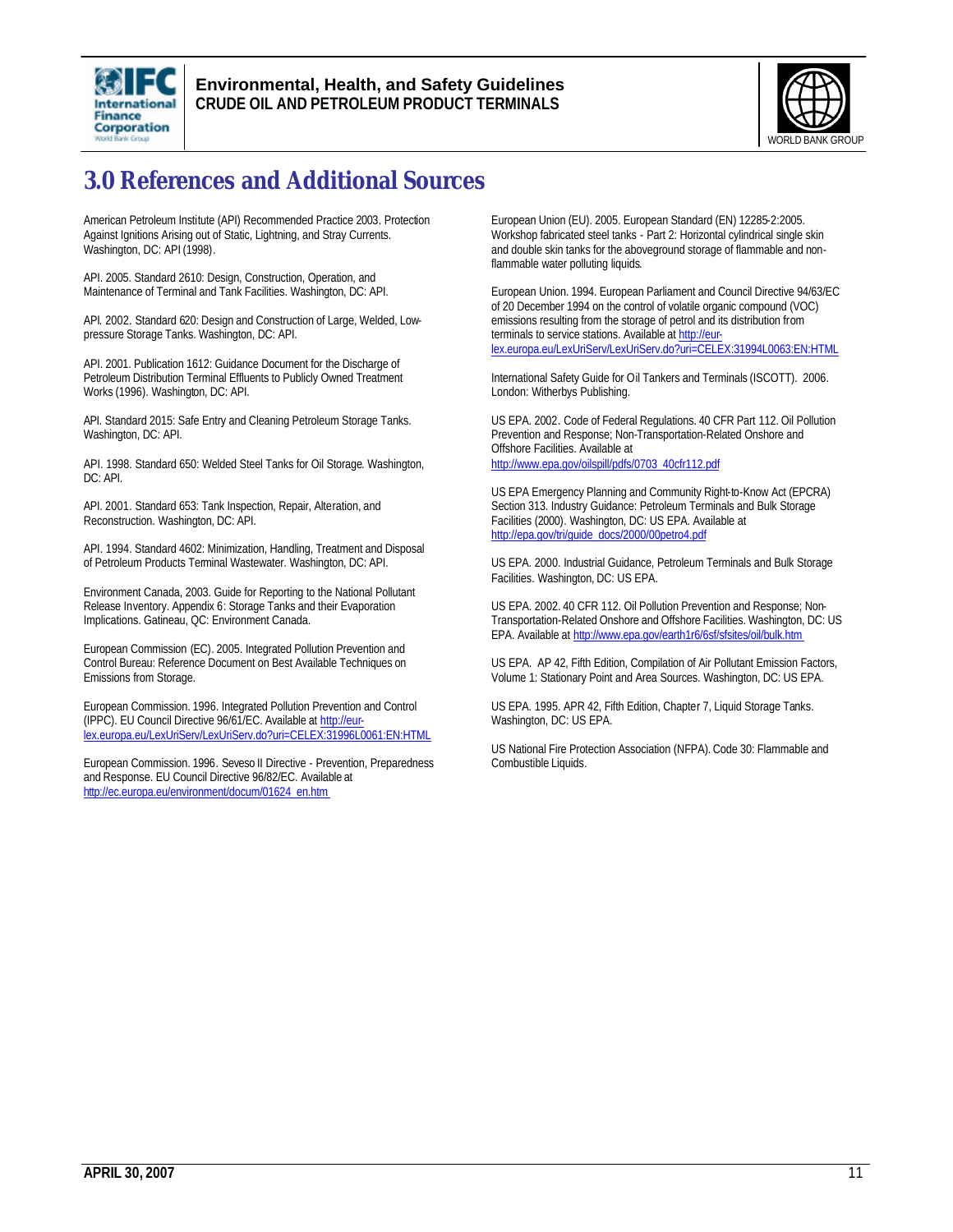



# **Annex A: General Description of Industry Activities**

Crude oil and petroleum product terminals are designed to receive and dispatch bulk shipments of gasoline, middle distillates, aviation gas, lube oil, compressed natural gas (CNG), liquid petroleum gas (LPG), and specialty products from pipelines, ships, railcars, and trucks. Crude oil and petroleum product terminals are often located at the sea coast but may also be situated inland.

Typical activities during the operations of terminal facilities include receiving and unloading of products from ships, rail tankers, trucks, and pipelines; storage and handling of product in on-site tanks; mixing or product blending activities; and loading products to transportation vehicles and other links, such as pipelines, rail tankers, trucks, and ships, for distribution to customers.

#### **Storage Tanks**

A typical terminal has between 10 and 30 tanks. A typical tank is between 50 and 15,000 cubic meters (m<sup>3</sup>). In general, tanks are separated to avoid damaging other tanks should they catch fire. The separation distance is dependent on the particular type and amount of fuel product. Individual secondary containment for tanks is used to further minimize the risk of heating adjacent tanks in the event of a fire. Storage of petroleum products takes place in various sized tanks, typically installed above ground.

#### *Fixed Roof Tanks*

Fixed roof storage tanks are typically cylindrical in shape and can be either horizontal or vertical in orientation. In general, they have a painted steel shell with a permanent roof that may be flat or in a cone / domed shape. Fixed roof tanks may also be fitted with internal floating roofs to minimize emissions of volatile organic compounds (VOCs).

#### *Floating Roof Tanks*

Floating roof tanks may have external and internal floating roofs. The former has no fixed roof while the latter has both a fixed and a floating roof. In both cases, the floating roof consists of a deck, fittings, and rim seals, and typically involves a pontoon and double-deck system. The roof rises and falls with the liquid level in the tank to minimize VOC emissions.

#### *Variable Vapor Space Tanks*

Variable vapor space tanks use expandable vapor reservoirs to account for changes to vapor volume resulting from temperature and pressure changes. Variable vapor space tanks often function as integrated components of vapor systems for fixed roof tanks. Examples of variable vapor space tanks are lifter roof tanks and flexible diaphragm tanks. These systems minimize VOC emission from storage losses.<sup>48</sup>

#### *Pressurized Tanks*

Pressure tanks are generally used for storing liquids and gases under pressure. They are available in several sizes and shapes, depending on the operating pressure of the tank. Pressurized storage tanks may be used for compressed natural gas (CNG) and liquefied petroleum gas (LPG).<sup>49</sup>

#### **Operational Activities**

#### *Loading / Unloading*

Terminal operations mainly consist of unloading / loading the product from supply links (e.g. vessels, pipelines, rail, and truck tankers) to storage tanks, and onward to distribution links, typically rail and truck tankers.

 48 Environment Canada (2003)

<sup>49</sup> Ibid.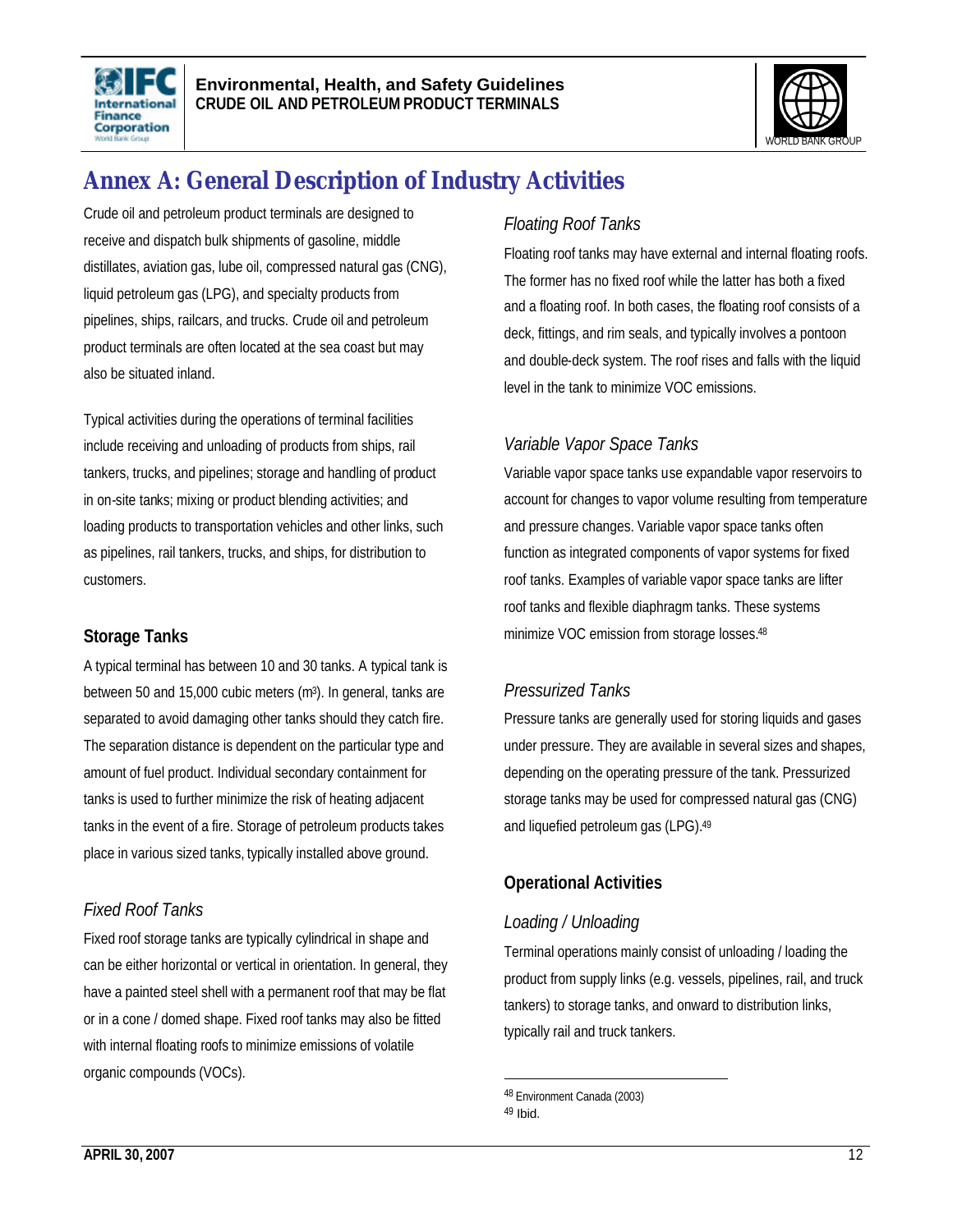



Crude oil and petroleum product terminals generally employ above ground piping systems, consisting of pipelines, hoses / loading arms, valves, instrumentation connections, meters, and pump stations, to transfer the product between tanks and transport links. Other equipment includes vapor recovery systems and components of secondary containment zones in the loading bays for rail / tank trucks. Depending on the product, handling systems involving gravity, pump, compressor, and inert gas techniques are employed to move the product in and out of tanks. The design, construction, and operation of these systems are subject to international standards.50 Terminals involving tanker ships have distinct loading and unloading considerations and equipment.

#### *Additive Blending*

During storage, a product sample is typically analyzed to ensure quality control. Various additives may be employed to increase product performance and other characteristics. For example, an additive to increase conductivity is typically added to jet kerosene while it is in the fuel storage tank. Other additives, such as gasoline oxygenates, including MTBE, may be employed at the time of loading to a truck or rail tanker for distribution.

#### *Tank Drainage and Cleaning*

Products may be contaminated with water from ship storage holds or from accumulation during storage due to condensation. Water is regularly drained from tanks using manual and automatic systems, and diverted to a retention unit and an oil / water separator. Recovered product is then pumped back into the original storage tank, and separated water is treated prior to discharge.

In addition to water drainage, the interior of tanks should be clean and corrosion free to avoid product contamination. Tanks are typically cleaned and inspected according to an established maintenance schedule based on the characteristics of the product being stored. For most petroleum products, an internal inspection interval based on the condition of the tank at the previous internal inspection is suitable (typically 10 years). For jet kerosene products, the inspection and cleaning regime for tanks should be performed with greater regularity due to the high purity requirements of the product. Tanks used for jet kerosene are typically cleaned every second year.

 50 An example is API Standard 2610 (2005).